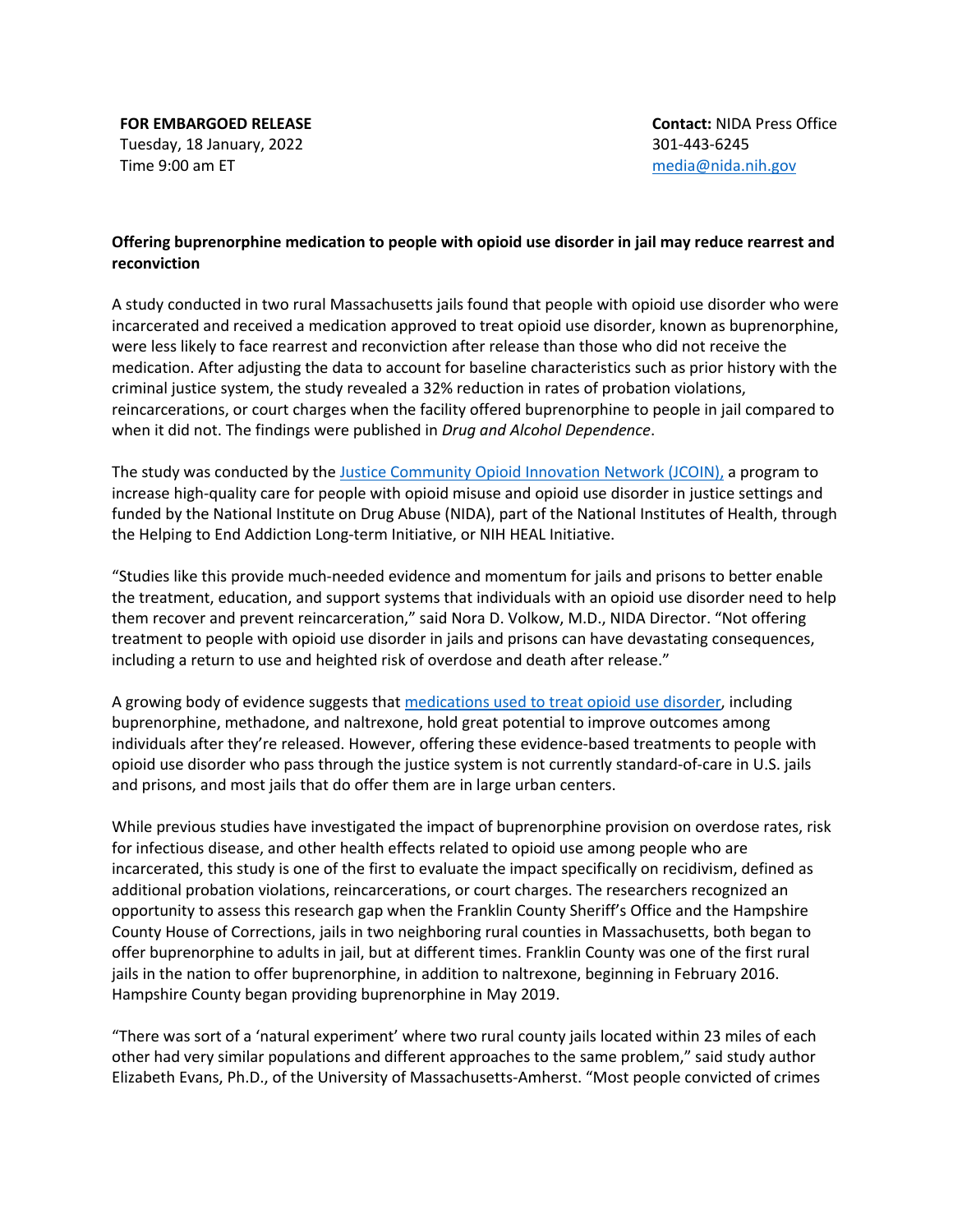carry out short-term sentences in jail, not prisons, so it was important for us to study our research question in jails."

The researchers observed the outcomes of 469 adults, 197 individuals in Franklin County and 272 in Hampshire County, who were incarcerated and had opioid use disorder, and who exited one of the two participating jails between Jan. 1, 2015 and April 30, 2019. During this time, Franklin County jail began offering buprenorphine while the Hampshire County facility did not. Most observed individuals were male, white, and around 34 to 35 years old.

Using statistical models to analyze data from each jail's electronic booking system, the researchers found that 48% of individuals from the Franklin County jail recidivated, compared to 63% of individuals in Hampshire County. As well, 36% of the people who were incarcerated in Franklin County faced new criminal charges in court, compared to 47% of people in Hampshire County. The rate of re-incarceration in the Franklin County group was 21%, compared to 39% in the Hampshire County group.

Additional analysis showed that decreases in charges related to property crimes appeared to have fueled the 32% reduction in overall recidivism.

The Massachusetts JCOIN project, led by Dr. Evans and senior author Peter Friedmann, M.D., of Baystate Health, is performing further research on medications for opioid use disorder in both urban and rural jails across more diverse populations, including women and people of color. The investigators are examining the comparative effectiveness of the U.S. Food and Drug Administration-approved medications for opioid use disorder in jail populations, and the challenges jails face in implementing them.

"A lot of data already show that offering medications for opioid use disorder to people in jail can prevent overdoses, withdrawal, and other adverse health outcomes after the individual is released," said Dr. Friedmann. "Though this study was done with a small sample, the results show convincingly that on top of these positive health effects, providing these medications in jail can break the repressive cycle of arrest, reconviction, and reincarceration that occurs in the absence of adequate help and resources. That's huge."

*The Helping to End Addiction Long-term Initiative and NIH HEAL Initiative, are registered service marks of the U.S. Department of Health and Human Services.*

**Reference:** E.A. Evans, *et al*. Recidivism and mortality after in-jail buprenorphine treatment for opioid use disorder. *Drug and Alcohol Dependence*. DOI: 10.1016/j.drugalcdep.2021.109254 (2022).

###

**About the National Institute on Drug Abuse (NIDA):** NIDA is a component of the National Institutes of Health, U.S. Department of Health and Human Services. NIDA supports most of the world's research on the health aspects of drug use and addiction. The Institute carries out a large variety of programs to inform policy, improve practice, and advance addiction science. For more information about NIDA and its programs, visit www.nida.nih.gov.

**About the NIH HEAL Initiative:** The Helping to End Addiction Long-term Initiative, or NIH HEAL Initiative, is an aggressive, trans-NIH effort to speed scientific solutions to stem the national opioid public health